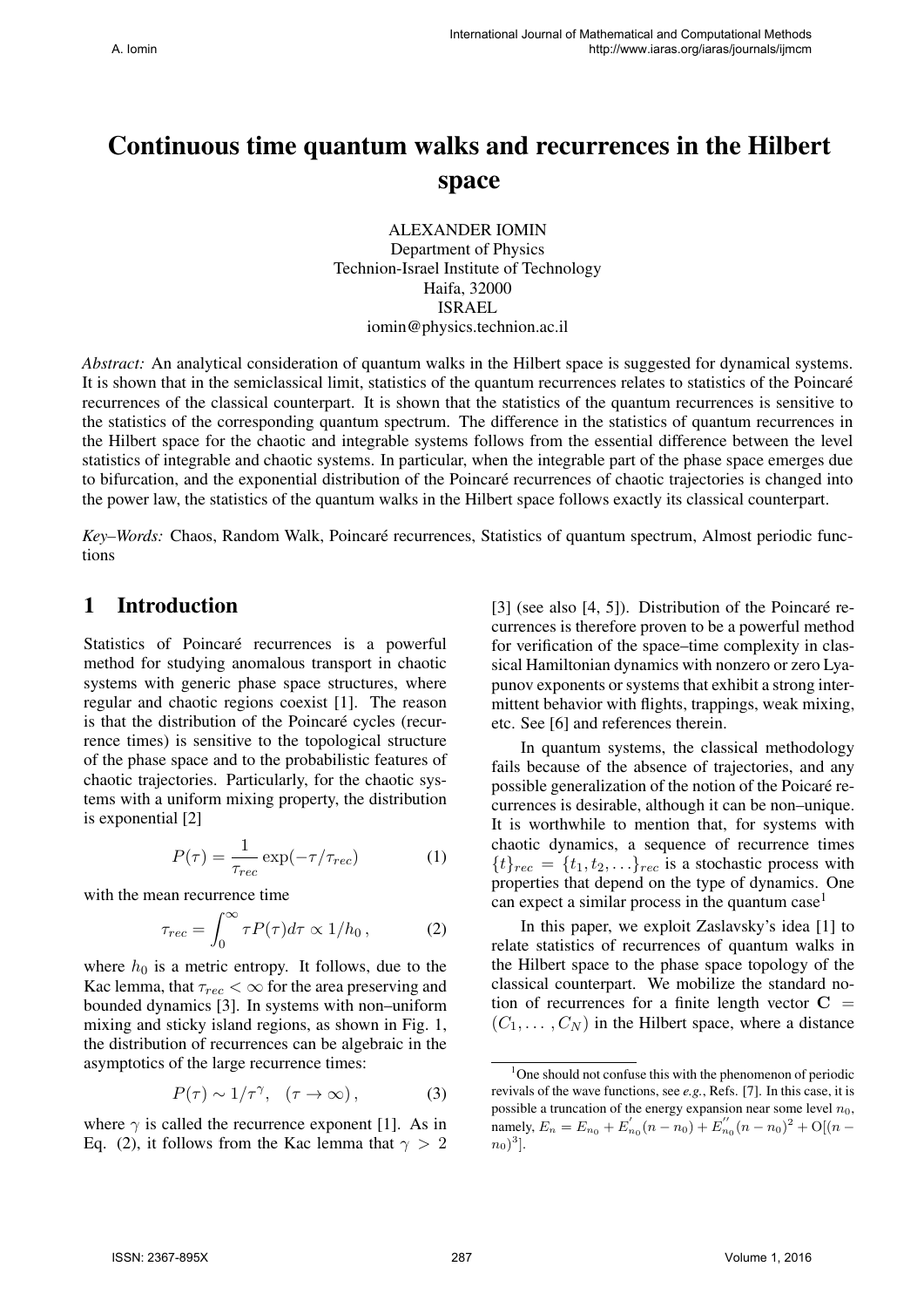

Figure 1: Phase portrait of the AMI, where (a) and (b) are sequences of the island chain of the first and the second generations correspondingly with periods 3 and 8 for *K∗* = 6*.*908745; plots (c) and (d) are the first and the second generations and correspond to 5 *−* 11 *− . . .* island chain for *K∗* = 6*.*476339.

between any vectors  $\mathbf{C}^a$  and  $\mathbf{C}^b$  is defined as

$$
d_{ab}^2 = |\mathbf{C}^a - \mathbf{C}^b|^2 = \sum_{j=1}^N |C_j^a - C_j^b|^2 \tag{4}
$$

and, particularly, the dynamics of an initial state  $C(0)$ reads

$$
d^{2}(t) = |\mathbf{C}(t) - \mathbf{C}(0)|^{2}.
$$
 (5)

With definition (5), one can introduce a notion of the quantum recurrence (QR) as the condition

$$
d_j^2(\tau) \le \epsilon, \quad (\forall j)
$$
  

$$
d_j = |C_j(\tau) - C_j(0)|, \quad (\forall j).
$$
 (6)

Here, we use a complete analogy with the classical Poincaré recurrences: like a classical trajectory returns to some finite area of the chaotic region, the quantum state returns to some *ϵ*-cone in the Hilbert space, where  $\tau$  is the QR time. We follow this heuristic definition to show how quantum walks in the Hilbert space reflect the topology of the classical phase space and how it can distinguish between different cases, particularly between the case with the classically almost uniformly mixing dynamics and the case of the strongly intermittent dynamics.

Nevertheless, the relation between the QR and the classical Poincaré recurrences is not so straightforward, since the quantum dynamics is a quasi-periodic process, and it is independent of the integrability property of the classical counterpart. Note that quantum localization time  $\sim 1/\tilde{h}^2$ , when the classical chaotic dynamics exhibits in quantum one, is incomparably

small than QR times. Here,  $\tilde{h}$  is a dimensionless effective Planck constant. Therefore, we follow the results on integrable and chaotic spectrum: in the semiclassical limit  $\tilde{h} \to 0$ , the quantum spectrum follows the classical dynamics. Namely, for the integrable systems with uncorrelated spectrum, the probability distribution of the spacing between successive levels is Poisson distribution [19]

$$
P^{(i)}(\Delta) = \frac{1}{\Delta_0} \exp(-\Delta/\Delta_0), \qquad (7)
$$

where  $\Delta_0$  is the mean level spacing. In contrast, for chaotic systems, the corresponding quantum spectrum is strongly correlated (repelled), and the level spacing is described by the Wigner-Dyson statistics of random matrices [20, 21]. Following discussion in Ref. [22], it can be presented in the form

$$
P^{(c)}(\Delta) = C_{\beta}(\Delta_0) \Delta^{\beta} \exp(-\Delta^2/\Delta_0^2), \quad (8)
$$

where  $C_\beta(\Delta_0)$  is the normalization constant and  $\beta = 1, 2, 4$  for the orthogonal, unitary, and symplectic Gaussian ensembles, respectively. According to Berry-Robnik's assumption [22], there exist the both kind of the spectrum statistics simultaneously, Poisson and Wigner-Dyson, in the presence of any integrable/regular part of the phase space. Following their calculations [22], the authors expressed the idea that " each connected regular or irregular classical phasespace region in ∆*E* gives rise to its own sequence of regular or irregular levels" and the level spacing distribution follows Eq. (7) for the regular part of the phase space, and for the chaotic motion it follows Eq. (8).

#### 2 Quantum recurrences

*P*

Important part of our analysis is application of a theory of almost periodic functions. The theory of almost periodic functions is well developed and its main features has been created in the third decade of 20th century, see monograph by A.S. Besicovitch [23]. Some basic ideas of the theory, which are used here is presented in Appendix A.

Let us consider the dynamics of an initial wave function  $\Psi_0$ , which is controlled by the evolution operator  $\hat{U}$  with the Hamiltonian *H* and with the energy/quasienrgy spectrum  $E_k$  such that  $\hat{U}(t)\psi_k$  =  $e^{-iE_k t}$ *ψ*<sup>*k*</sup> is due the expression

$$
\Psi(t) = \hat{U}(t)\Psi_0 = \sum_k a_k \exp(-iE_k t)\psi_k.
$$
 (9)

This yields the evolution of the distance, or the QRs (6) in the Hilbert space

$$
d^{2}(t) = |\Psi(t) - \Psi_0|^{2} = \sum_{k} |a_k|^{2} |e^{-iE_k t} - 1|^{2}.
$$
 (10)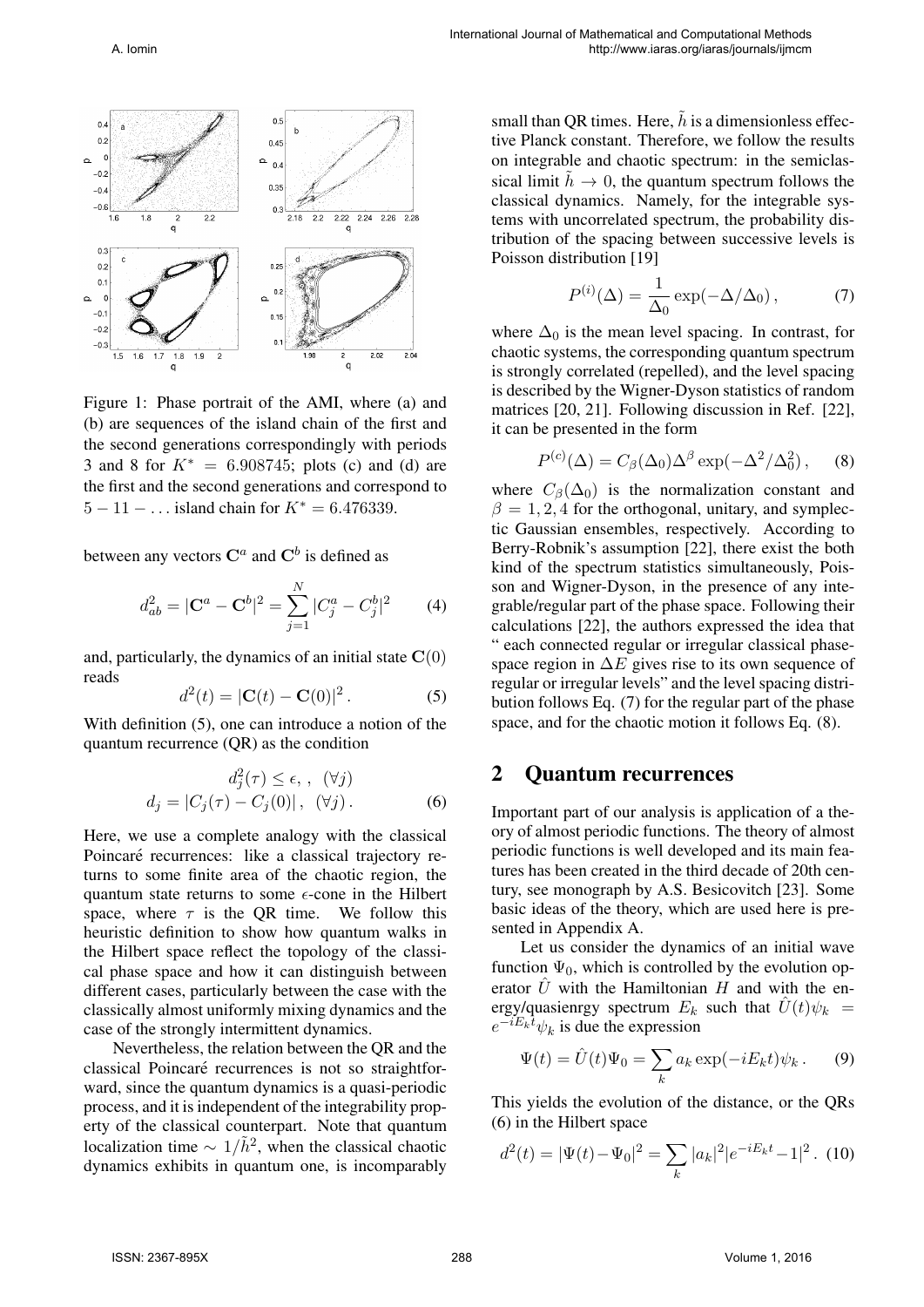As seen, this expression is the squared translation function (A. 2). Therefore, the QRs exist with the recurrence, or translation time *τ* and integer *N* such that

$$
d^{2}(\tau) = \sum_{k=1}^{N} |a_{k}|^{2} |e^{-iE_{k}\tau} - 1|^{2} < \epsilon^{2}.
$$
 (11)

Note that this result also follows from the quantum mechanical consideration [24, 25]. As shown in Ref. [24], the quasi-periodic quantum motion, reflected in Eq. (11), corresponds to the dynamics of a collection of N classical harmonic oscillators with frequencies  $(E_1, \ldots, E_N)$  taking place in the *N*-dimensional torus. The dynamics is described by the action-angle coordinates  $(I_1, \phi_1, \ldots, I_N, \phi_N)$ . If the oscillators have the initial conditions  $I_k = a_k$  and  $\phi(0) = 0$ , therefore, a set of numbers  $a_k e^{-iE_k t}$  corresponds to motion on the *N*-torus, and the results on the classical Poincaré recurrences of N oscillators are valid now.

 $\sum_{k} |a_k|^2 = 1$ , there exists an integer *N* such Since the wave function is normalized that

$$
\sum_{k=N+1}^{\infty} |a_k|^2 < \epsilon^2 \ll 1 \,.
$$

In our analysis, we follow the theory of almost periodic functions [23], where all the translation numbers belong to set  $\mathcal{E} = \mathcal{E} \{ \epsilon^2, d^2(t) \}$ . Therefore, due to the theorem (A. 5), all numbers  $\tau$  of the set  $\mathcal E$  satisfy the following *N* Diophantine inequalities

$$
|e^{-iE_k\tau} - 1|^2 < \delta_1^2. \tag{12}
$$

Substituting Eq. (12) in Eq. (11), one obtains that

$$
\sum_{k=1}^{N} |a_k|^2 |e^{-iE_k \tau} - 1|^2 < \delta_1^2 \sum_{k=1}^{N} |a_k|^2 < \epsilon^2 \, .
$$

Therefore,  $\delta_1 \sim \epsilon \ll 1$ . We also obtain from Eq. (12)

$$
|e^{-iE_k \tau} - 1|^2 = 4\sin^2\left(\frac{E_k \tau}{2}\right) < \delta_1^2 \sim \epsilon^2. \tag{13}
$$

As seen, this condition is stronger than Theorem (A. 3), since now we have *N* Diophantine inequalities determined by  $\delta_1 \sim \epsilon \ll 1$  and not by  $\delta < \pi$  as in (A. 3). Therefore, these conditions yield

$$
|E_k \tau - 2\pi n_k| < \epsilon(\delta_1), \tag{14}
$$

where  $n_k$  are integer numbers, which corresponds to the energies  $E_k$ . Equation (13) can be rewritten in the form

$$
E_k \tau = 2\pi n_k + \eta_k, \quad |\eta_k| < \epsilon. \tag{15}
$$

From these expressions, one can also define  $n_k$  considering the level spacing of the ordered spectrum  $E_1 < E_2, \ldots < E_N < E_{N+1}$ 

$$
\Delta_k = E_k - E_{k+1}, \ \ k = 1, 2, \dots, N.
$$

Note that the energy level  $E_{N+1}$  does exist. Using Eq. (15), one obtains the following chain of transformations for the argument of the sine-function in Eq. (13)

$$
\sin^2\left(\frac{E_k\tau}{2}\right) = \sin^2\left[\frac{1}{2}(E_k\tau \pm E_{k+1}\tau)\right] =
$$

$$
\sin^2\left[\frac{1}{2}(\Delta_k\tau + E_{k+1}\tau)\right] = \sin^2\left[\frac{1}{2}(\Delta_k\tau \pm 2\epsilon)\right]
$$

$$
< \frac{\epsilon^2}{4}, \qquad (16)
$$

where we used Eq. (15)  $|E_k \tau - E_{k+1} \tau| = |2\pi (n_k - \tau)|$  $n_{k+1} + \eta_k - \eta_k|_{2\pi} = |\eta_k - \eta_k| < |\eta_k| + |\eta_k| <$ <sup>2</sup>*ϵ*. From Eq. (16), one obtains *<sup>|</sup>*sin [ ∆*kτ* 2 ] *| − |ϵ| <*  $|\sin\left[\frac{1}{2}\right]$  $\frac{1}{2}(\Delta_k \tau \pm 2\epsilon)$  |  $< \epsilon/2$  This eventually yields *N* Diophantine inequalities

$$
|\sin\left[\frac{\Delta_k \tau}{2}\right]| < \frac{3\epsilon^2}{2}.\tag{17}
$$

Substituting this result in Eq. (10), one obtains that QRs with the translation times *τ* are determined from the level spacings  $\Delta_k$ 

$$
d^{2}(\tau) = \sum_{k=1}^{N} |a_{k}|^{2} |e^{i\Delta_{k}\tau} - 1|^{2}
$$

$$
= 4 \sum_{k=1}^{N} |a_{k}|^{2} \sin^{2} \left[ \frac{\Delta_{k}\tau}{2} \right] < 9\epsilon^{2}. (18)
$$

Here we also use the change  $-\Delta_k \to \Delta_k > 0$ . Therefore, the structure of the recurrent-translation times is determined by *N* Diophantine inequalities

$$
|\Delta_k \tau - 2\pi m_k| < \epsilon_1 \,, \tag{19}
$$

where  $\epsilon_1 = 3\epsilon$  and  $m_k$  are integers.

Now using the approach, developed for the QRs, which relates to a set of translations of u.a.p. functions, we consider the QRs as quantum returns to a finite area in the Hilbert space. Therefore, *N* Diophantine inequalities (19) determine QR, *τ* or translations forming a set  $\mathcal{E}\{\epsilon_1, d(t)\}$ , where the structure of the translations is

$$
\tau = 2\pi \frac{\tilde{m}(\{\Delta_k\})}{\Delta_k}.
$$
\n(20)

Here  $\tilde{m}(\{\Delta_k\})$  is a functions of *N* random variables  $\Delta_k$  such that

$$
|\tilde{m}(\{\Delta_k\}) - m_k| < \frac{\epsilon_1}{2\pi}, \quad k = 1, \dots, N. \tag{21}
$$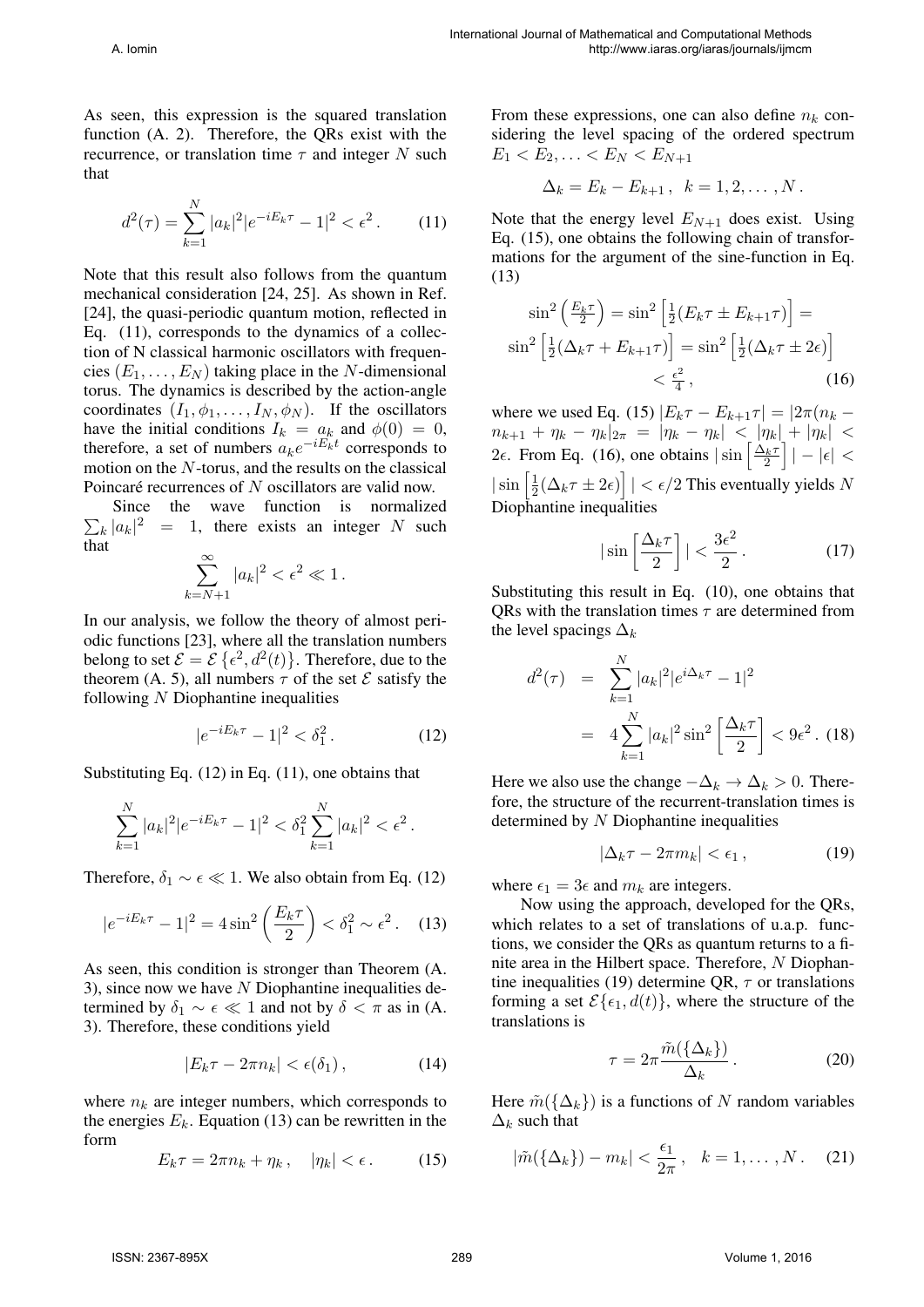These quantum walks correspond to independent random processes for every trial of returning/recurrence in the dynamics of the wave function in the Hilbert space with a set of translations - recurrences  $\mathcal{E}\{\epsilon_1, d(t)\}$  constructed by a system of *N* Diophantine inequalities (14), (17), and (19). Obviously, this set can be easily enlarged by increasing  $\epsilon_1$  (see Eq. (A. 1) in Appendix).

#### 3 Statistics of quantum recurrences

The property of these random walks can be specified by their distribution function  $\rho_{QR}(\tau)$ . To find the distribution function  $\rho_{OR}(\tau)$  of QRs, we determine the averaged value of the translation numbers and averaged value of the squared translation numbers. To this end we use the following properties of the QRs. First of all, recurrence times *τ* are huge values, while the second important property is the finitness of the mean value of the QRs, which follows from the Kac lemma [3]. Therefore, this reads for finite *N*

$$
\langle \tau \rangle = \int \rho_{QR}(\tau) \tau d\tau < \infty \,, \tag{22}
$$

where  $\rho_{QR}(t)$  is the distribution function of the quantum recurrences defined above. Therefore, in our case, the Kac lemma states that for both integrable and chaotic spectral statistics the averaged recurrence times are the finite values:

$$
\langle \tau \rangle = \int \tau(\{\Delta\}) P(\{\Delta\}) \prod_{k=1}^{N} d\Delta_k, \qquad (23)
$$

where  $P({\{\Delta\}})$  is a many dimensional joint level spacing distribution function.

Let us first calculate the averaged values of the QR/translations for the integrable case that corresponds to the Poisson statistics (7). In this case, the sequence of levels  $E_i$  is a random set without correlations, see for example [26], and the joint distribution  $P({\{\Delta\}})$  is a product of distributions (7)

$$
\langle \tau \rangle^{(i)} = \frac{2\pi}{\Delta_0} \int_0^\infty \frac{\langle \tilde{m}(\Delta) \rangle}{\Delta} e^{-\frac{\Delta}{\Delta_0}} d\Delta < \infty. \quad (24)
$$

Here  $\langle \tilde{m}(\Delta) \rangle$  is the function of only one variable, obtained by integration of  $\tilde{m}(\{\Delta_k\})$  over  $N-1$  variables  $\Delta_k$ . The main problem of the integration in Eq. (24) is the lower limit  $\Delta \rightarrow 0$  due to the singular-pole behavior of the integrand. Due to the Kac lemma this integral is finite, therefore one obtains in the vicinity of the lower limit  $\langle \tilde{m}(\Delta) \rangle \sim M \Delta^{\gamma}$  with  $0 < \gamma \ll 1$ and  $M \gg 1$ . Note that it is an important condition

since  $\tau$  are very large numbers for any  $\Delta_k \to 0$ . Taking this into account, one obtains that the integral in eq. Eq. (24) is the Gamma function  $\Gamma(\gamma)$ 

$$
\langle \tau \rangle^{(i)} \sim 2\pi M \Gamma(\gamma). \tag{25}
$$

Therefore, the correct structure of QRs is

$$
\tau = 2\pi \Delta_k^{\gamma - 1} M(\{\Delta_k\}), \qquad (26)
$$

where  $M(\{\Delta_k\})$  can be singular in the vicinity of  $\Delta$  → 0 not stronger than  $\prod_{l \neq k} \Delta_l^{-\delta_l}$  with  $0 < \delta_l < 1$ . This also yields a crude estimation of the QRs length *τ*  $\alpha$   $\prod_{k=1}^{N} \Delta_k^{-\delta_k} \sim \Delta^{-N\delta}$ , where  $\Delta, \delta \ll 1$ 

Evidently, for this integrand, the second moment and the variance are divergent,  $\langle \tau^2 \rangle^{(i)} = \infty$ . Therefore, the recurrent times are distributed according the power law

$$
\rho_{QR}^{(i)}(\tau) \sim \left(\frac{\tau_0}{\tau_0 + \tau}\right)^{\alpha}, \quad 2 < \alpha < 3, \tag{27}
$$

where  $\tau_0$  is a characteristic time scale that is taken in such a way that  $\int \rho_{QR}^{(i)}(\tau) \tau d\tau = 2\pi M \Gamma(\gamma)$ .

In contrast, for the chaotic dynamics, when the level spacing statistics is governed by the Wigner-Dyson distribution (8), the same arguments on the averaging procedure, as presented above, ensures the existence of the second moment/variance even for GOE with  $\beta = 1$ . The main picularity here is the correlations between the levels  $E_j$ . In this case the joint ditribution of levels is (see for example [26])

$$
P(\{\Delta\}) = C_{\beta}(A)
$$
  
 
$$
\times \prod_{k (28)
$$

where *A* fixes the unit of enerege (for example it can be the mean squared level spacing, as Eq. (8)) and  $C_{\beta}$  is a normalization constant. The existence of the first and the second moments for the GUE and GSE follows immidietely from the joint distribution (28) and the structure of the QRs. In the rest we show that the second moment for the GOE is finite as well.

Let us consider the integration

$$
\langle \tau^2 \rangle^{(c)} = \int_0^\infty \tau^2 \rho_{QR}(\tau) d\tau
$$
  
\n
$$
= \tilde{C} \int_{-\infty}^\infty \prod_{k  
\n
$$
\times \prod_{r \neq s} |E_r - E_{r+1}|^{-2\delta_l} |E_s - E_{s+1}|^{2\gamma - 2} d^N E
$$
  
\n
$$
\equiv \tilde{C} \int_{-\infty}^\infty |E_s - E_{s+1}|^{2\gamma - 2} \mathcal{F}(\{E_j\}) d^N E,
$$
\n(29)
$$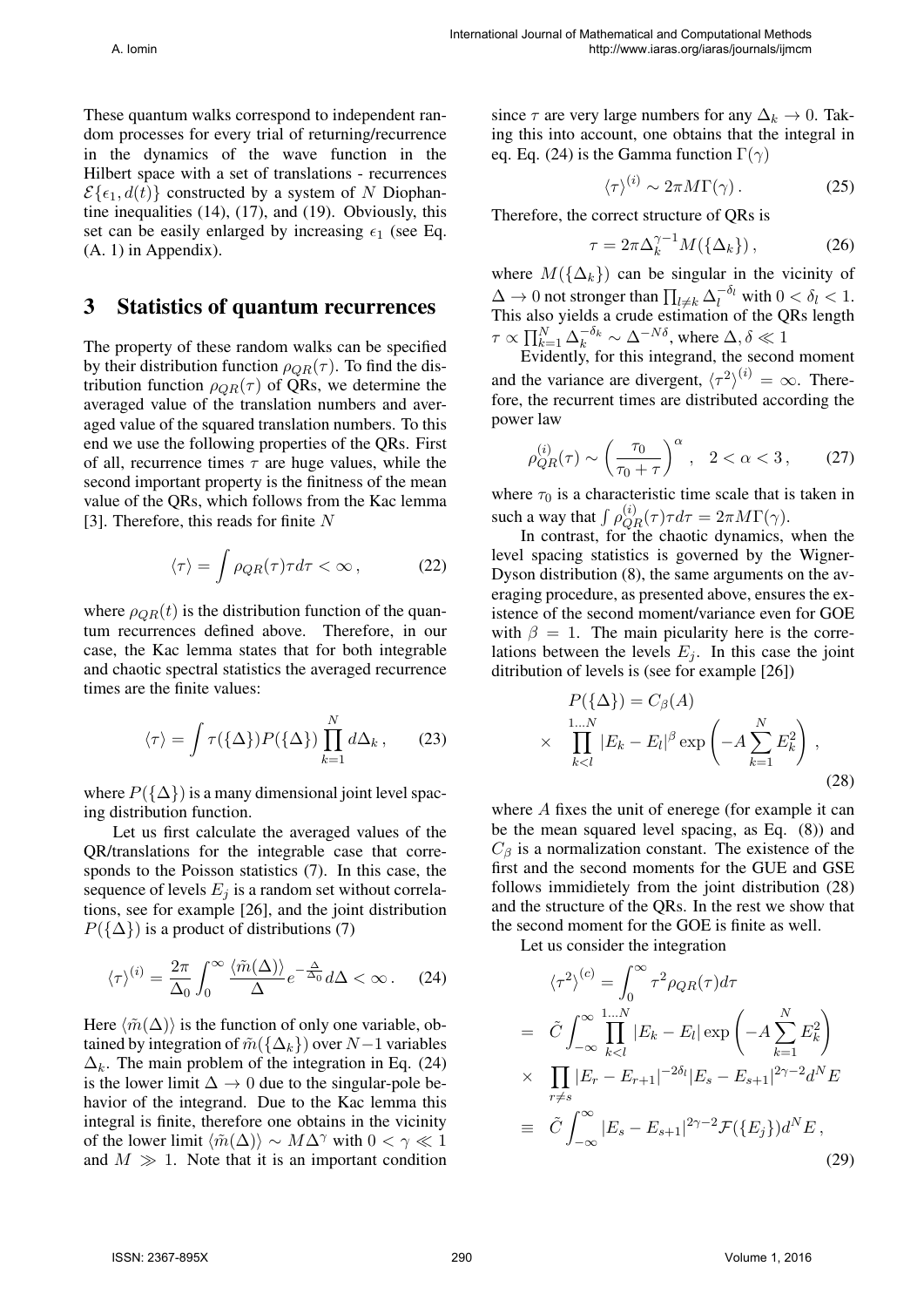Here, for brevity sake, we define the rest of the integrand in Eq. (29) by  $\mathcal{F}(\{E_j\})$  and  $d^N E \equiv \prod_{j=1}^N dE_j$ , and  $\tilde{C} = (2\pi)^2 C_1(A)$ . Let us rewrite this integration in the form of an additional integration with the *δ* function. Using the definition  $\Delta = E_{s+1} - E_s$ , one obtains

$$
\langle \tau^2 \rangle^{(c)} = \int_0^\infty d\Delta |\Delta|^{2\gamma - 2}
$$
  
 
$$
\times \int_{-\infty}^\infty \delta(\Delta + E_s - E_{s+1}) \mathcal{F}(\{E_j\}) d^N E
$$
  
\n
$$
\equiv \int_0^\infty d\Delta |\Delta|^{2\gamma - 2} P^{(c)}(\Delta). \tag{30}
$$

Illuminating discussions presented *e.g.*, in [26, 27] explain impossibility to obtain analytical expressions for the nearest neighbor spacing destributions for  $N \times N$ matrices. However, the destribution (8) obtained for  $2 \times 2$  random matrices is a very good approximation for  $N \times N$  matrices [20, 26, 27]. Therefore, integration over the *N* dimensional energy space can be replaced by the distribytion (8) for  $P^{(c)}(\Delta)$ . Eventually, one arives at the following integration

$$
\langle \tau^2 \rangle^{(c)} \sim \pi M C_1(\Delta_0) \int_0^\infty \Delta^{2\gamma - 1} e^{-\frac{\Delta^2}{\Delta_0^2}} d\Delta
$$
  
=  $\pi M C_1(\Delta_0) \Delta_0^{2\gamma - 2} \Gamma(\gamma)$ . (31)

The existence of the first and the second moments for the Gaussian recurrent process means that the recurrent times (as some trapping times outside the  $\epsilon_1$ cone) are distributed exponentially, see *e.g.*, [28]

$$
\rho_{QR}^{(c)}(\tau) \sim \frac{1}{\tau_0} \exp\left(-\tau/\tau_0\right),\tag{32}
$$

where  $\tau_0$  now is the averaged recurrence time:

$$
\tau_0 = 2\pi M C_1(\Delta_0) \int_0^\infty \Delta^{\beta - 1 + \gamma} e^{-\frac{\Delta^2}{\Delta_0^2}} d\Delta
$$
  
=  $2\pi M C_1(\Delta_0) \Delta_0^{\beta + \gamma} \Gamma\left(\frac{\beta + \gamma}{2}\right)$ . (33)

#### 4 Conclusion

The present analysis is an analytical estimation of statistics of quantum recurrences in the Hibert space. As shown, the statistics of the quantum recurrences is sensitive to the statistics of the corresponding quantum spectrum. This leads to the essential difference in the statistics of the quantum recurrences in the Hilbert space for the chaotic and integrable systems, which results from the essential difference between the level statistics of integrable and chaotic systems. This also

results from the fact that the quantum walks in the Hilbert space are random and the returning times are functions of the level spacings  $\Delta$ , which are random variables with different distributions. Although, the analytical form of  $\tau = \tau(\Delta)$  is the same for both integrable and chaotic cases, the averaged behavior is completely different that reflects the different natures of the quantum recurrences for chaotic and integrable (or generic) quantum systems. Obviously, for the generic case, the Poisson level spacing distribution is dominant, since the latter leads to the divergent second moment. Another important point is the semiclassical limit for  $\tilde{h} \rightarrow 0$ , when there are so many levels inside the integrable islands that the averaged procedures in Eqs. (23) have meaning.

However, the nature of recurrences in the classical and quantum dynamics are completely different. As seen from the analysis, this phenomenon of quantum random walks in the Hilbert space is more general than Zaslavsky's conjecture on quantum recurrences, which is strictly related to the bifurcative emerging of regular islands. One should understand that the nature of the classical recurrences of a chaotic trajectory differs essentially from the quantum recurrences in the Hilbert space. First of all in the classical case, the dynamics is performed inside some invariant volume (measure) of the 2*D* phase space related to a chaotic trajectory [1]. The quantum dynamics is integrable and is described by the almost periodic wave functions [23, 24, 25]. It should be stressed, that the relation between the Poincaré recurrences in the classical and quantum recurrences is due to the reconstruction of the spectrum from  $E^{(c)}$  to  $E^{(i)}$  and changes the level spacing distribution from the Wigner-Dayson (8) to the Poisson (7).

Another important difference is that the statistics of the classical recurrences is numerically achievable. Contrary to that, the quantum recurrences take place on the *N* dimensional torus that corresponds to the dynamics of *N* harmonic oscillators, where  $N \gg 1$ , since Zaslavsky's conjecture is valid for the semiclassical limit  $\hat{h} \sim 1/N \ll 1$ . In this case, numerical observation of quantum recurrences is impossible, since the probability that  $N \gg 1$  phases  $E_k \tau$  are simultaneously equitable, for example, in the interval  $(0, \theta < \pi/2)$  modulo  $2\pi$  is extremely small and  $\tau$  of QRs are prohibitive times, and their numerical observation is irrelevant.

Acknowledgements: This work on the statistics of the quantum recurrences in the Hilbert space was initiated by Prof. G.M. Zaslavsky to whose memory this result is dedicated with my deep gratitude and respect. It is my great pleasure to thank Prof. S. Fishman for very informative and instructive discussions. This re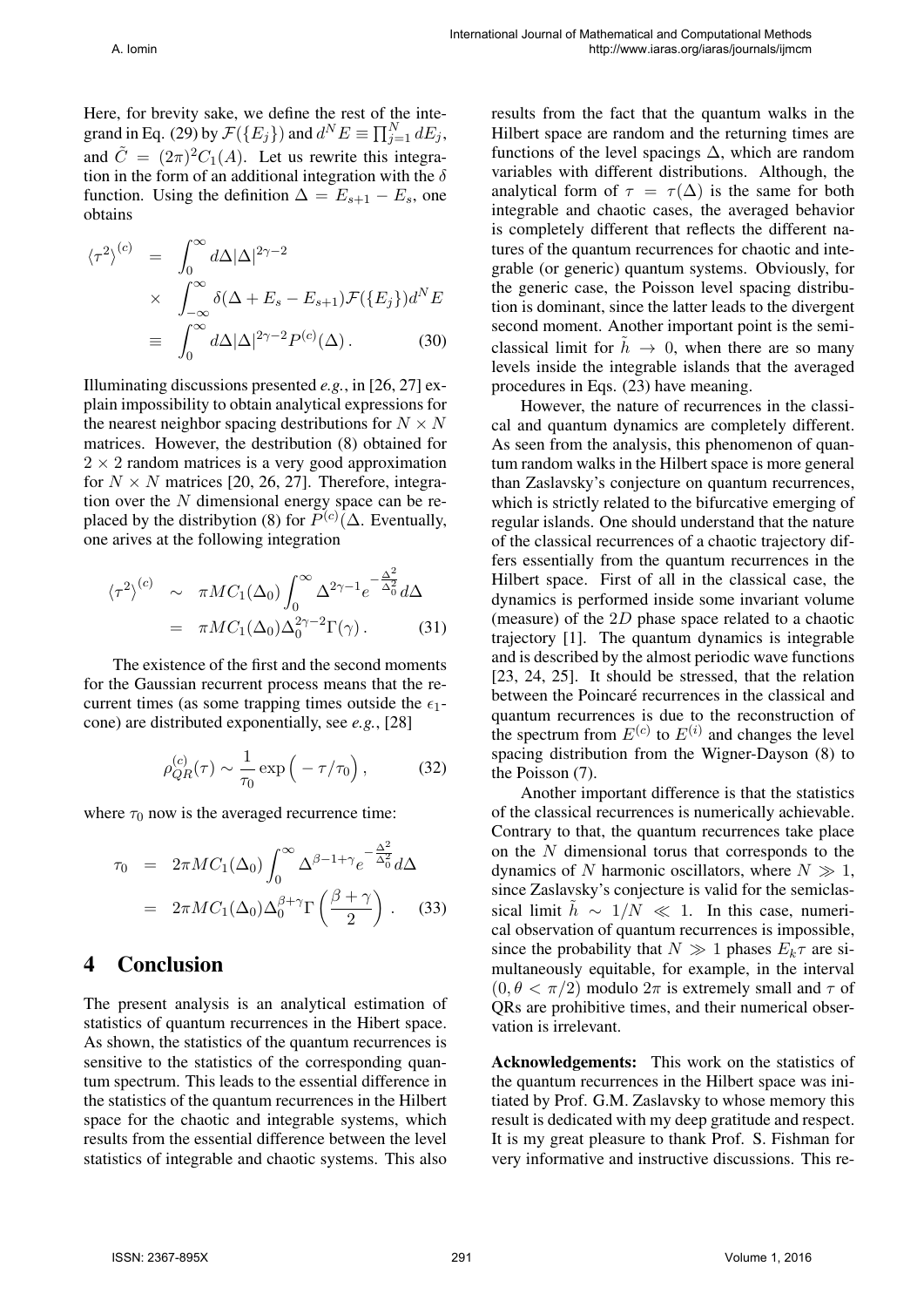search was supported by the Israel Science Foundation (ISF).

## Appendix A: Few properties of almost periodic functions

Important part of our analysis is application of a theory of almost periodic functions. The theory of almost periodic functions is well developed and its main features has been created in the third decade of 20th century, see monograph by A.S. Besicovitch [23]. In this section, we present some basic ideas of the theory, which are used in the present analysis. We follow Ref. [23].

*• Definition 1*: A set *E* of real numbers is said to be *relatively dense* (*r.d.*) if there exists a number  $l > 0$  such that any interval of length *l* contains at least one number of  $\mathcal{E}$ . Any such number is called an inclusion interval of the set *E*.

Thus, the sets of numbers  $\pm n$ , or  $\pm \sqrt{n}$ , where *n* takes all the positive integer values, are both *r.d.* On the other hand, neither of the sets of all positive numbers, of all prime numbers  $\pm p_n$  is *r.d.*

*• Definition 2*:

Let  $f(t)$  be a real or complex function defined for all real values of *t*. A number  $\tau$  is called a translation number of  $f(t)$  belonging to  $\epsilon \geq 0$  if

$$
\sup_{-\infty < t < \infty} |f(t + \tau) - f(t)| \le \epsilon.
$$

We admit here the complete correspondence of this definition with the definition of the distance in the Hilbert space in Eq. (4) and the QR in Eq. (5). The following properties of translation numbers are followed from the above definition

- *• Property (i)*: A translation number belonging to  $\epsilon$ , belongs also to any  $\epsilon' > \epsilon$ .
- *• Property (ii)*: If *τ* is a translation number belonging to  $\epsilon$ , then so is  $-\tau$ .
- *Property (iii)*: If  $\tau_1$ ,  $\tau_2$  are translation numbers belonging respectively to  $\epsilon_1$ ,  $\epsilon_2$ , then  $\tau_1 \pm \tau_2$  is a translation number belonging to  $\epsilon_1 + \epsilon_2$ .

The set of all translation numbers of a function *f*(*t*) belonging to  $\epsilon$  is denoted by  $\mathcal{E}\{\epsilon, f(t)\}\$ . From *Property (i)* follows that

$$
\mathcal{E}\left\{\epsilon, f(t)\right\} \subset \mathcal{E}\left\{\epsilon', f(t)\right\} \tag{A. 1}
$$

for any  $\epsilon' > \epsilon$ .

- *Definition 3*: A continuous function  $f(t)$  is called *uniformly almost periodic* (u.a.p.) if for any  $\epsilon$  > 0 the set  $\mathcal{E}\{\epsilon, f(t)\}\$ is r.d.
- *• Corollary* ∑ : A uniformly convergent series  $\sum_{n=1}^{\infty} a_n e^{i\lambda_n t}$ , where  $\lambda_1, \lambda_2, \ldots$  are real, is a u.a.p. function.

This Corollary expresses an important relation between a class u.a.p. functions and the evolution  $\sum a_n e^{iE_n t} \psi_n$ , where  $E_n$  is the spectrum with correof a wave functions in quantum mechanics  $\Psi(t)$  = sponding eigenfunctions  $\psi_n$ .

The following properties of a translation function establishes the complete relation between the dynamics of wave functions in the Hilbert space and u.a.p. functions. This willbe relates to the distance (4) and (5).

• *The translation function*  $v_f(\tau)$  of a u.a.p. function  $f(t)$  is defined by equation

$$
v_f(\tau) = \sup_{-\infty < t < \infty} |f(t + \tau) - f(t)|.
$$
 (A. 2)

Evidently, the set  $\mathcal{E}\{\epsilon, f(t)\}\$ is identical with the set  $\mathcal{E}\left\{v_f(\tau) \leq \epsilon\right\}$  of values of  $\tau$  for which  $v_f(\tau) \leq \epsilon$ . The function  $v(\tau) \equiv v_f(\tau)$  satisfies the following conditions:

- (a)  $v(\tau) \ge 0$ ,  $v(0) = 0$ ,
- (b)  $v(-\tau) = v(\tau)$ ,
- (c)  $v(\tau_1 + \tau_2) \leq v(\tau_1) + v(\tau_2)$ ,
- (d) *v*(*τ* is u.a.p.

Any function  $v(\tau)$  satisfying the conditions  $(a), (b), (c), (d)$  is a translation function of a u.a.p. function.

The following theorems will be helpful to provide the main results of the present research.

*• Theorem 1* : Given a u.a.p. function *f*(*t*) *∼*  $\sum_{n=1}^{\infty} A_n e^{i \Lambda_n t}$ , to any positive integer *N* and a positive number  $\delta < \pi$  corresponds a positive  $\epsilon$ such that all numbers  $\tau$  of the set  $\mathcal{E}\{\epsilon, f(t)\}\$  satisfy the following Diophantine inequalities

$$
|\Lambda_n \tau - 2\pi k| < \delta \,, \quad (n = 1, 2 \dots, N) \text{ (A. 3)}
$$

Evidently the inequality (A. 3), or  $|\Lambda_n \tau| <$  $\delta$ (mod2 $\pi$ ) is equivalent to the ordinary inequality

$$
|e^{i\Lambda_n \tau} - 1| < |e^{i\delta} - 1| = \delta_1. \tag{A.4}
$$